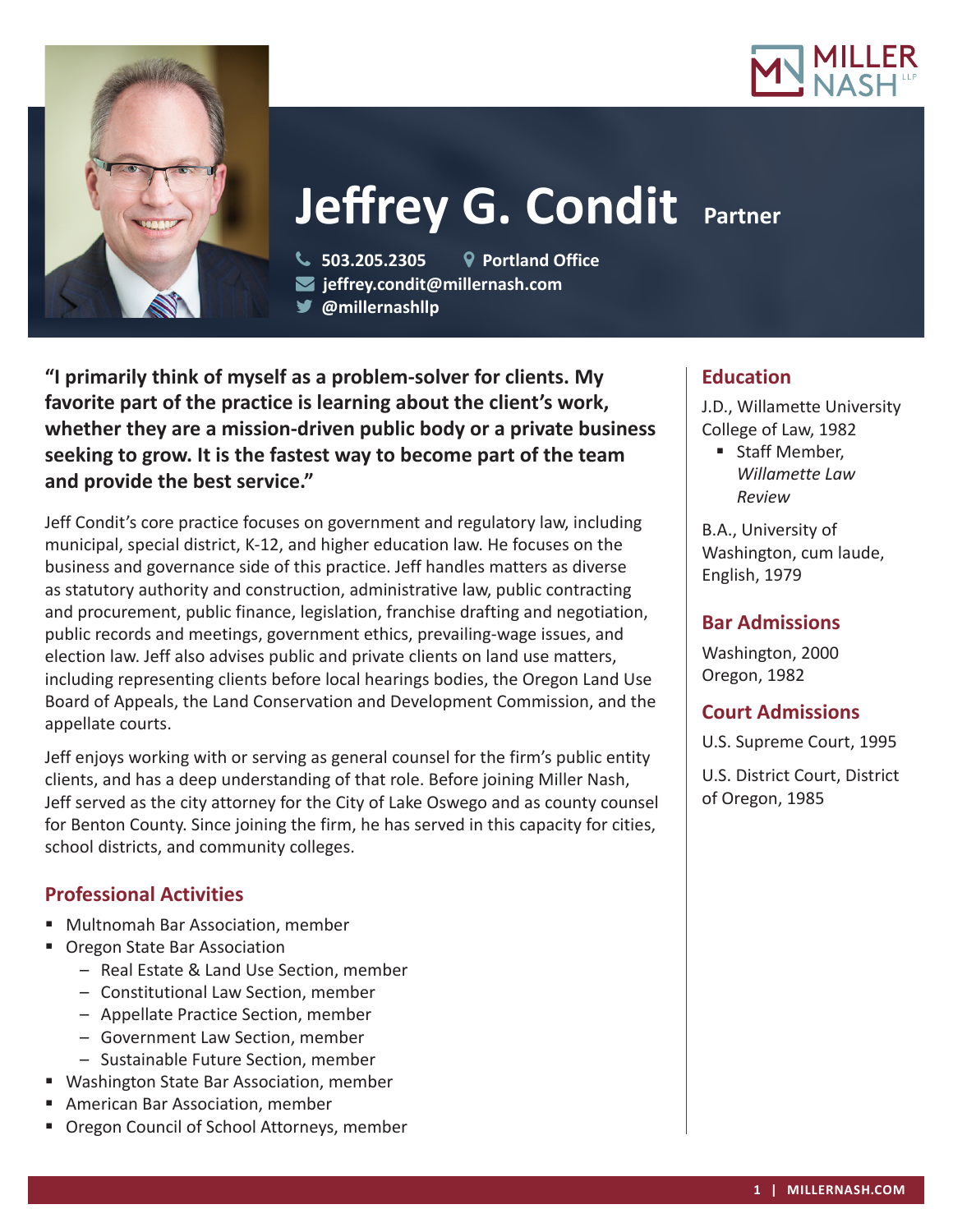# **Jeffrey G. Condit**



- **Oregon City Attorneys Association, member** 
	- Past president
- National Association of College and University Attorneys, member
- **International Municipal Lawyers Association, member** 
	- Past State Chair

#### **Civic Activities**

- Oregon Law Institute of Lewis & Clark College
	- Past board member
	- Past president
- Artists Repertory Theatre
	- Current chair
	- Board member
- Northwest Regional Education Service District Foundation, past board president
- **Oregon Shakespeare Festival, member**
- **Oregon Symphony Association, member**
- **Oregon Historical Society, member**
- Center for Innovative School Facilities, board member
- **Portland State University, Legal Processes in Land Use Planning, Master of Urban and Regional Planning** Program, adjunct professor

#### **Representative Experience**

#### **Education**

- Assisted school district client with formation of a park and recreation district to assume school aquatic facilities.
- Assisted Portland Community College in the development and implementation of its 2000, 2008, and 2017 bond program expansions, including land use, construction contracts, property acquisition, and election law issues.
- Successfully defended a circuit court challenge to the wording of a school bond ballot title.
- Assisted multiple school districts and community college districts in drafting and enacting local public contracting rules in compliance with the Public Contracting Code.
- Assisted school districts with judicial validation proceedings regarding bond measures.
- Worked on acquisition of school sites, including advice on zoning and eminent domain.
- Worked on land use permitting for new educational facilities and expansion of existing facilities.
- Reviewed and opined on Oregon School Capital Improvement Matching (OSCIM) matching grants.
- Drafted multiple policies and procedures, including bylaws, delegation of authority, censure policies, equity policies, and use of property policies.
- Assisted with president and superintendent searches and employment agreement drafting.
- Assisted with public records requests and Public Meetings law issues.

#### **Government & Public Entities**

- Drafted and negotiated legislation creating a new type of special district for flood safety and water quality to manage the Columbia River levee system in north Multnomah County. ORS Chapter 550 passed in the 2019 Oregon Legislative Session. Currently assisting in implementation.
- In prior legislative sessions, worked on legislation modifying drainage district authority, the urban growth boundary amendment process, land use appeal issues, and higher education governance.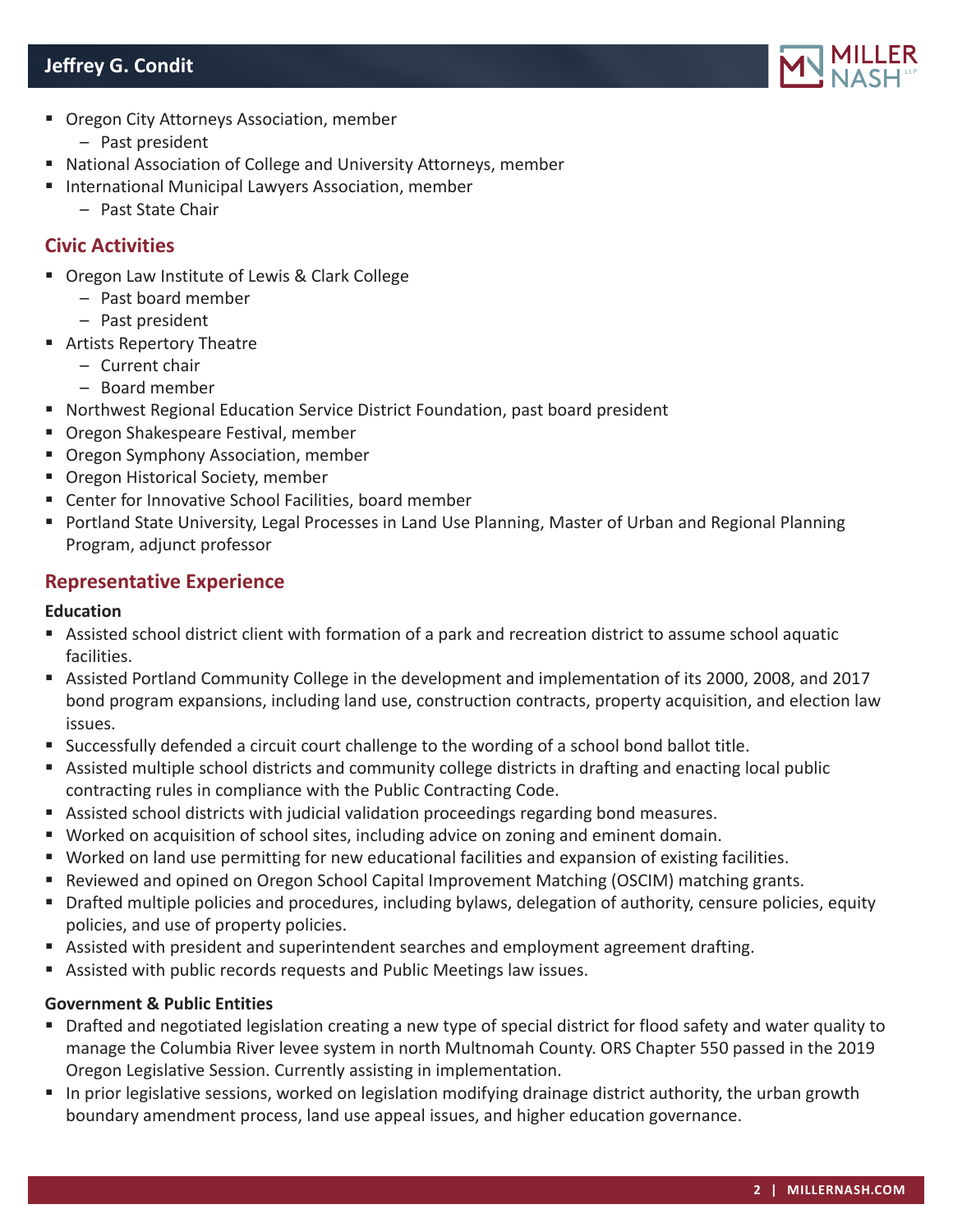# **Jeffrey G. Condit**



- Participated in state rulemaking under the Administrative Procedures Act with regard to urban growth review, energy facility citing, LUBA review process, and agency fee structures.
- Drafted multiple intergovernmental agreements (IGAs), including agreements creating new intergovernmental entities. Recent agreements include:
	- Drafted a five-party IGA settling the designation of the Stafford area as urban reserve, and a three-party IGA governing concept planning for Stafford.
	- Drafting the ordinance and agreements for creation of a Joint Contracting Authority to serve four jointly managed special districts.
	- Creation of the Levee Ready Columbia governance structure among four districts, four cities, a Port district, and a county, to work toward accreditation and certification of the Columbia River levee system.
	- Drafting a coordination IGA for a Park and Recreation District.
- **Drafted and revised ballot titles, explanatory statements, and measure information for charter amendments,** bond measures, and local option levies. Represented parties in ballot title challenges to state measures, and defended local ballot title challenges.
- Assisted with drafting charter amendments, local ordinances, school district policies, and administrative rules. Such regulations have included utility codes, zoning ordinances, tax ordinances, and public contracting rules.
- Assisted the City of Wood Village in redevelopment of its former City Hall site with a private development and with siting, design, and construction of a new City Hall.
- Advised public clients regarding compliance with the Oregon Government Ethics Law, including requesting opinions for the Oregon Ethics Commission and participating in rulemaking.
- Advise clients on compliance with the public records and meetings laws, including representation at the district attorney and circuit court levels.
- Negotiated utility franchises with metro-area cities on behalf of telecommunications and energy utilities. Purchase & Sales

#### **Contracting & Procurement**

- Drafted form construction contracts and revisions to AIA form contracts for public- and private-sector clients, including community colleges, private universities, school districts, and cities.
- Drafted form personal services contracts and goods and services contracts.
- **Drafted or reviewed alternative retainage agreements.**
- Assisted clients with the public procurement process, including drafting and review of invitations to bid and requests for proposals.
- Assisted in responding to and resolving bid or proposal protests.
- Advised clients on the required procurement procedures under the Oregon Public Contracting Code and the Office of Management and Budget Uniform Guidance.
- Assisted multiple public clients in drafting and passing exemptions to competitive bidding under the Public Contracting Code to allow use of alternative contracting processes, such as construction manager/general contractor and design-build.
- Represented public and private clients to defend or bring state and local bid or proposal protests.
- Advised public and private entities on Oregon prevailing wage rate issues, including drafting and filing prevailing wage determination requests with the Oregon Bureau of Labor and Industries (BOLI).
- Assisted public clients with implementation of programs to encourage contracts and subcontracts to minorityowned businesses, women-owned businesses, emerging small businesses, disadvantaged businesses, and service-disabled veteran businesses.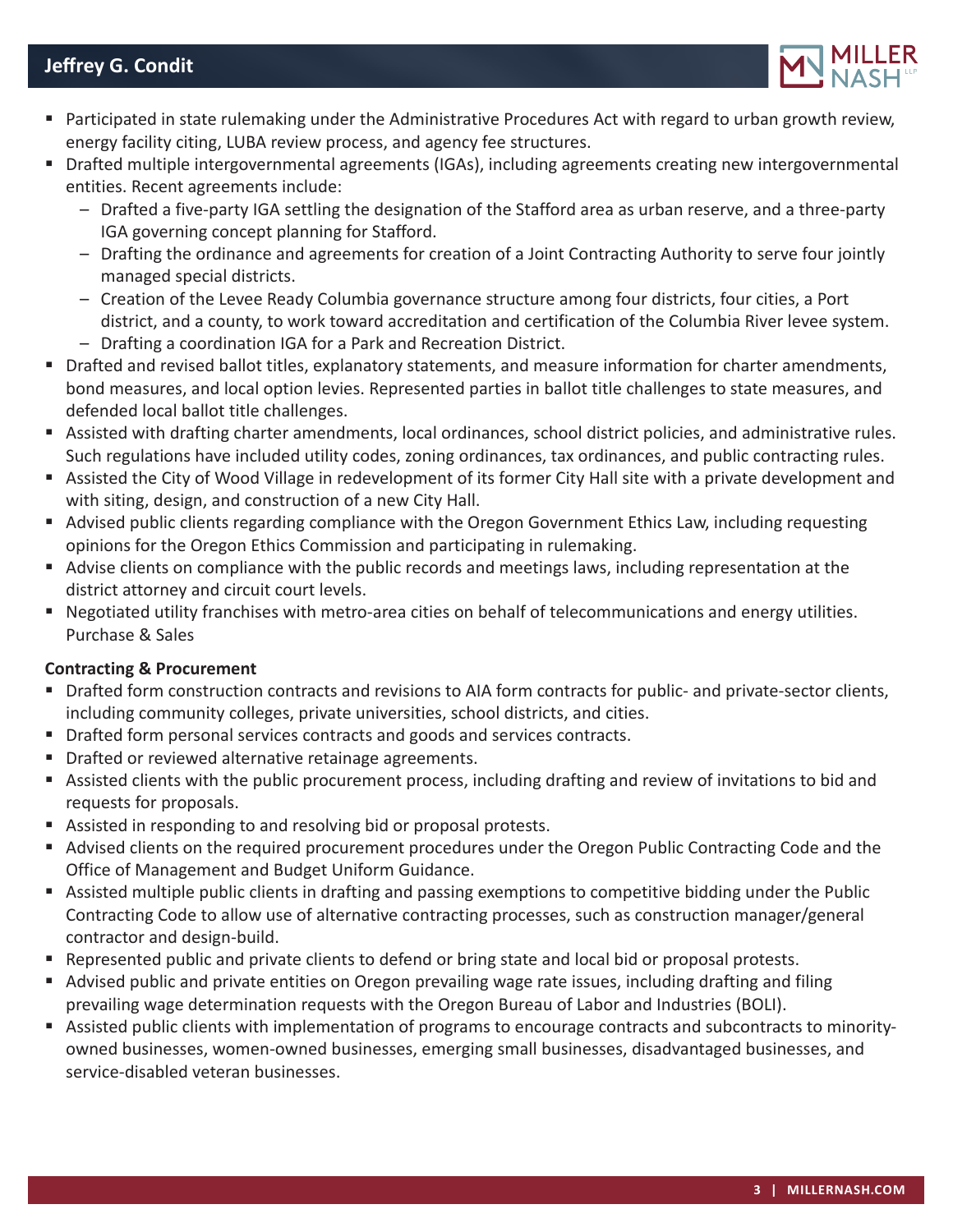

#### **Real Estate & Land Use**

- Appeared many times before the Oregon Land Use Board of Appeals and the Oregon Court of Appeals, primarily on land use matters.
- Assisted a city in resolving a land use appeal and settling a related federal takings case.
- Assisted private clients in drafting, negotiating, and passing development agreements for major projects in Hillsboro and Bend, including related agreements for creation of local improvement districts, provision of water service, system development charge credits and waivers, and transportation improvement timing and development responsibility.
- **Defended a city against a citizen initiated enforcement order at the Land Conservation and Development** Commission.
- Assisted the cities of Medford and Springfield in successfully obtaining LCDC acknowledgement of amendment of their urban growth boundaries.
- Defended a private developer against a challenge to adoption of a master plan.
- Assisted clients in navigating the local permitting process.

#### **Publications**

- "Right of Access to Public Roads: A Primer," Miller Nash, *From the Ground Up* (Sept. 2021)
- "COVID-19 Preparedness for Educational Institutions," Miller Nash Graham & Dunn, coauthor (Mar. 2020)
- "COVID-19 Preparedness for Employers," Miller Nash Graham & Dunn, coauthor (Mar. 2020)
- "Public Contracting Code: 2019 Legislative Update," Miller Nash Graham & Dunn, *News You Can Use* (Nov. 2019)
- "LUBA Decision Blocks Proposed Right 2 Dream Too Move to the Central Eastside," Miller Nash Graham & Dunn, *From The Ground Up* (Aug. 2016)
- "Land Use Permits Post-Koontz," Miller Nash, *GroundBreaking News* (Dec. 2013)
- "The UGB amendment Process: Irretrievably Broken?" League of Oregon Cities, *Local Focus* (Nov. 2012)
- "Land Use and Development Programs," League of Oregon Cities Handbook, Chapter 5 (2010)
- "The Takings Issue," Oregon State Bar Federal and State Constitutional Limitations CLE, *Land Use* Chapter 2 (2010)
- "New Government Ethics Rules Take Effect on January 1, 2008," Miller Nash, *News You Can Use* (Dec. 2007)
- "Oregon Attorney General Says M37 Waivers Not Transferable," Miller Nash, *News You Can Use* (Mar. 2005) Presentations

#### **Presentations**

- "Evaluating Alternative Delivery Methods in 2021—What's Working and Pitfalls to Avoid," Miller Nash, Construction Webinar Series (Sept. 2021)
- "Key Terms and Tensions in Public Contracting," Oregon State Bar, Construction Law Section Annual CLE, copresenter (Oct. 2020)
- "Coronavirus Webinar: Key Evolving Issues and Best Practices for School Districts," Miller Nash Graham & Dunn, webinar, co-presenter (Mar. 2020)
- "Coronavirus Webinar: Key Evolving Issues and Best Practices for Colleges and Universities," Miller Nash Graham & Dunn, webinar, co-presenter (Mar. 2020)
- "Legal Processes in Urban Planning," Portland State University, Masters of Urban and Regional Planning program course (Spring 2019)
- "Legal Processes in Urban Planning," Portland State University, Masters of Urban and Regional Planning program course (Spring 2018)
- "How to Draft Defensible Findings of Fact," American Planning Association Oregon Chapter, Northwest Oregon Planners Network Meeting (Jan. 2017)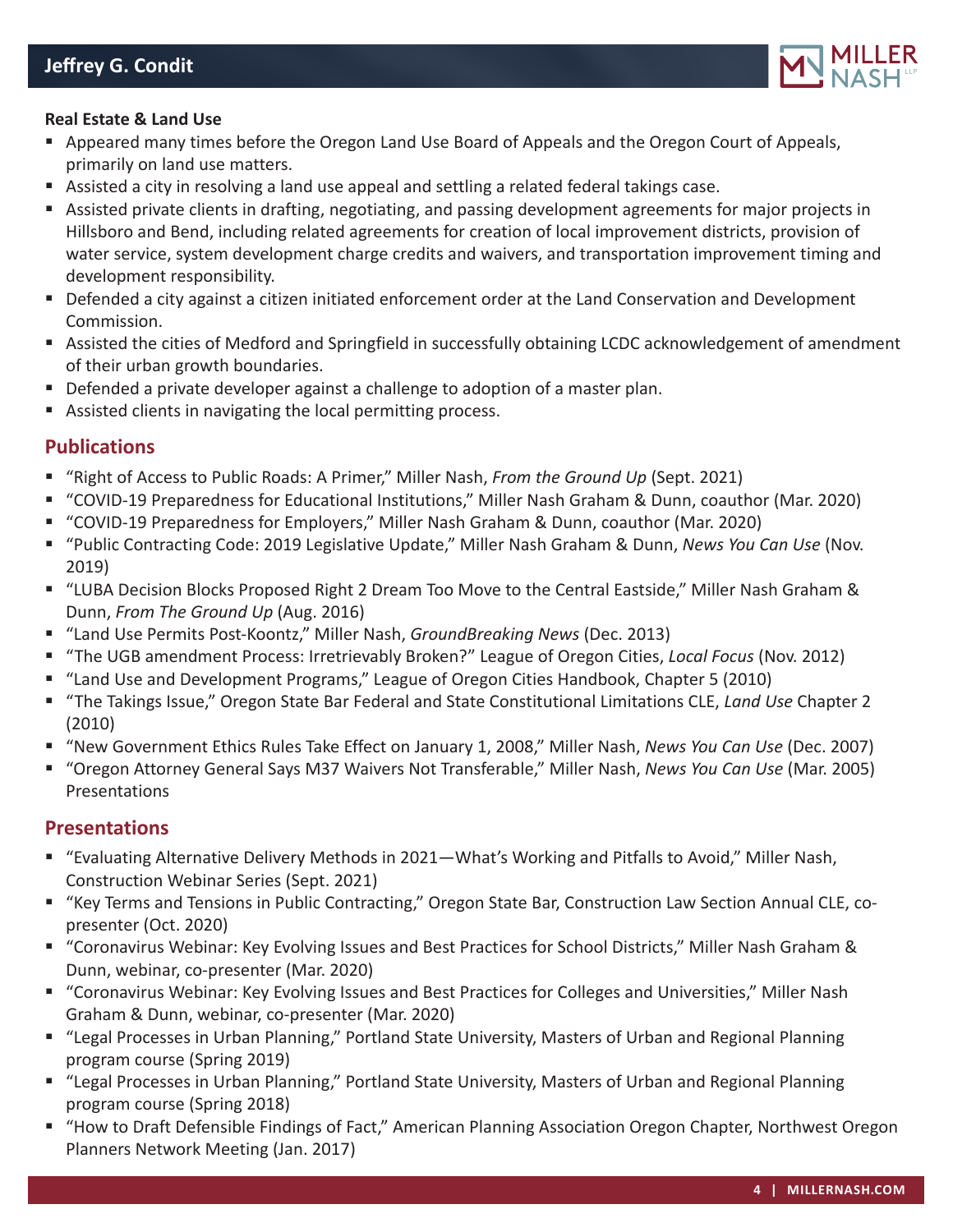# **Jeffrey G. Condit**



- "Reaching NOAA's Ark Implementing ESA BiOp Requirements in Oregon Floodplains," Oregon State Bar Real Estate/Land Use Section, Annual Summer Conference (Aug. 2016)
- "Utility Franchises," Oregon State Bar Government Law Section, Annual Conference and CLE (Feb. 2016)
- "Understanding Writs of Review," League of Oregon Cities, Annual Conference Legal Issues Seminar (Sept. 2015)
- "Independent Contractors and Other Public Contracting Tips and Traps," Oregon School Boards Association and Council of School Attorneys, annual conference and workshop (Nov. 2014)
- "The Hobby Lobby Case—The ACA Meets the Free Exercise Clause," Oregon Law Institute of Lewis & Clark Law School, The Long Reach of Health Care Reform CLE Half Day Program (June 2014)
- "Preparing for and Implementing a Bond Program Capital Improvement Plan," Center for Innovative School Facilities, Regional Workshop on New Procurement Regulations and Commissioning (Apr. 2014)
- "Oregon Public Contracting Code," Portland State University, Government Procurement class, guest speaker (Apr. 2014)
- "Legal Processes in Urban Planning," Portland State University, professor (Spring 2014)
- "Koontz vs. St. Johns River Water District: An In-Depth Look at the U.S. Supreme Court's Latest Case on Land Use Conditions," Oregon City Planning Directors, Annual Conference (Feb. 2014)
- "Monetary Exactions in Oregon Post Koontz v. St. Johns River Water Management District," Oregon State Bar Real Estate and Land Use Section, 2013 Annual Fall Conference (Nov. 2013)
- "Construction Contracts: Traps for the Unwary and Best Practices," The Center for Innovative School Facilities, webinar presenter (Apr. 2013)
- "Urban and Rural Reserves," Oregon State Bar, Government Law Section CLE (Feb. 2013)
- "Surviving the Local Land Use Process," The Seminar Group, 16th Annual Oregon Land Use Law Conference (Dec. 2012)
- "Understanding Urbanization," American Planning Association Oregon Chapter, Legal Issues for Planners seminar (Dec. 2012)
- "Public Records & Meetings, Confidential Communications, and the Lawyer-Client Privilege Avoiding Traps for the Unwary," Oregon County Counsels Association Annual Conference (July 2012)
- "The Oregon Public Contracting Code," Oregon Law Institute, CLE (May 2012)
- "Navigating the Local Land Use Process," Miller Nash Graham & Dunn, 19th Annual Affordable Housing Conference (May 2012)
- "Why Some Firms Win: A Client Panel Talks About the Most Important Factors Related to Selection of an A/E/C Partner," Society for Marketing Professionals (Feb. 2012)
- "Proposing, Opposing, and Adjudicating Urban Growth Boundary Changes," The Seminar Group, 15th Annual Oregon Land Use Law Conference, panelist (Dec. 2011)
- "Consideration re: Public Contracting & Budget Cuts," Coalition of Oregon School Administrators, 31st Annual Oregon School Law Conference (Dec. 2011)
- "The Oregon Public Records and Meetings Laws: an Overview," Oregon County Counsel Association, Summer Convention (July 2011)
- "Issues Surrounding Fundraising, Foundations and Booster Clubs," Coalition of Oregon School Administrators, 30th Annual Oregon School Law Conference (Dec. 2010)

## **Recognition & Honors**

- Recognized as a "Leader in Their Field" by *Chambers USA* for Real Estate: Zoning/Land Use, 2019-present
- Selected for inclusion as an Oregon Super Lawyer, 2013-present
- Selected for inclusion in *The Best Lawyers in America®* (Portland, OR)
	- Administrative/Regulatory Law, 2007-present; "Lawyer of the Year," 2021
	- Education Law, 2008-present